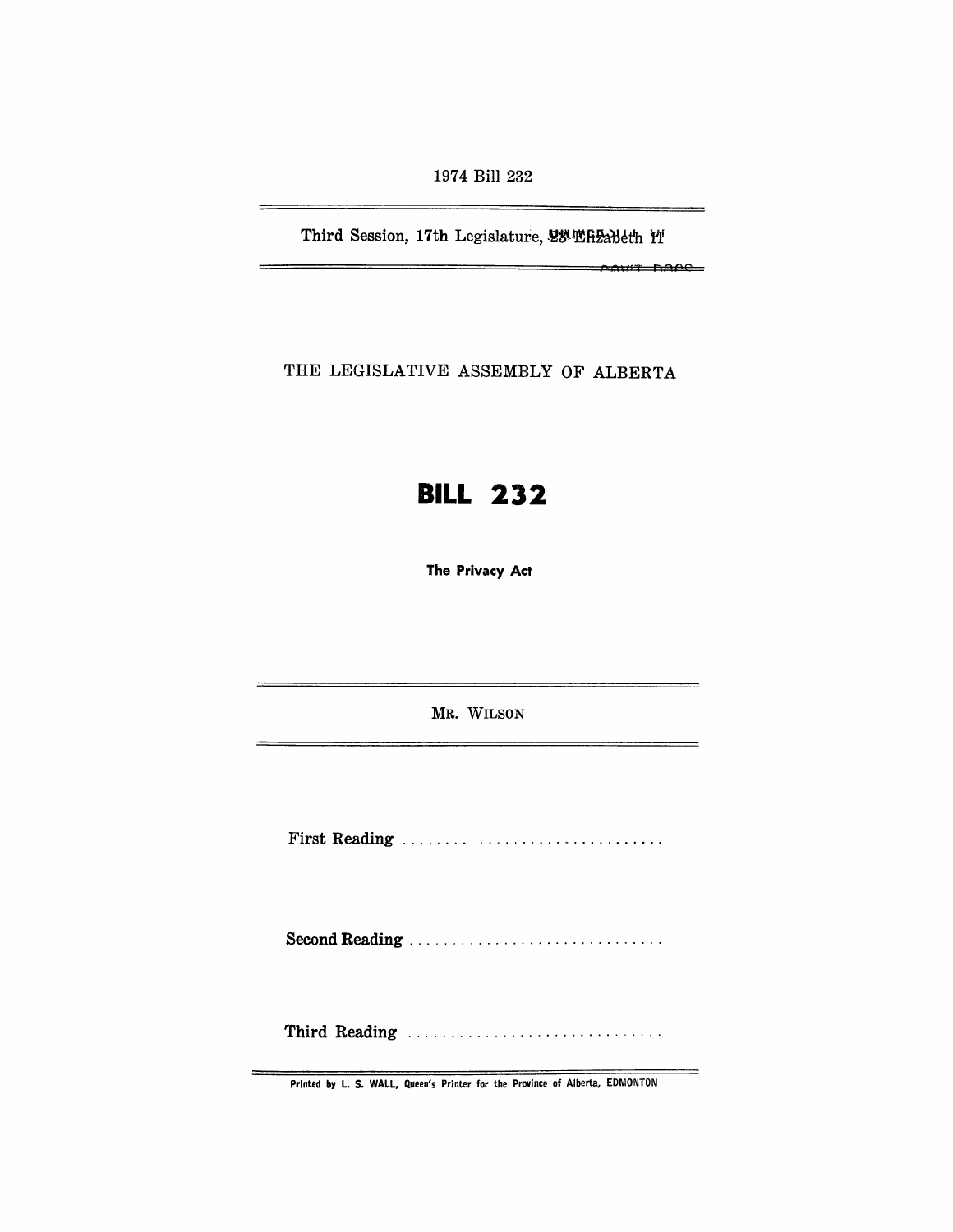*Bill 232 Mr. Wilson* 

## **BILL 232**

## 1974

## **THE PRIVACY ACT**

*(Assented to* ,1974)

HER MAJESTY, by and with the advice and consent of the Legislative Assembly of Alberta, enacts as follows:

- 1. In this Act,
	- (a) "defamation" means libel or slander;
	- (b) "family" means the husband, wife, child, step-child, parent, step-parent, brother, sister, half-brother, half-sister, step-brother, step-sister, in each case whether legitimate or born out of wedlock, of a person.

2. It is a tort, actionable without proof of damage, for a person, wilfully and without claim of right, to violate the privacy of another person.

3. Without limiting the generality of section 1, proof that there has been

- (a) surveillance, auditory or visual, whether or not accomplished by trespass, of a person, by any means including eavesdropping, watching, spying, besetting or following, or
- (b) listening to or recording of a conversation in which a person participates, or listening to or recording of messages to or from that person passing by means of telecommunications, otherwise than as a lawful party thereto, or
- (c) use of the name or likeness or voice of a person for the purposes of advertising or promoting the sale of, or any other trading in, any property or services, or for any other purposes of gain to the user if, in the course of the use, the person is identified or identifiable and the user intended to exploit the name or likeness or voice of that person, or
- (d) use of letters, diaries or other personal documents of a person,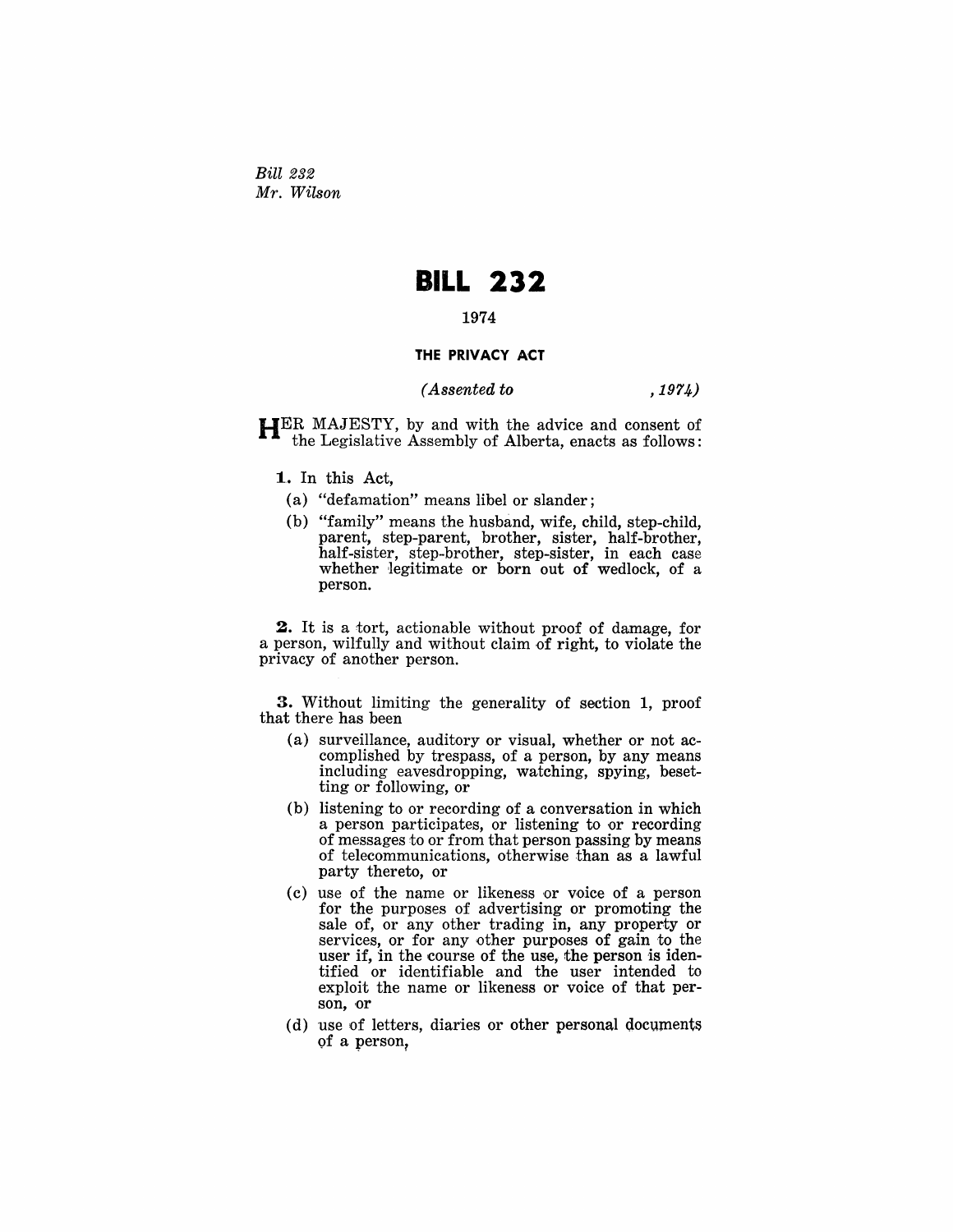without the consent, expressed or implied, of the person or some other person who has lawful authority to give the consent is  $\hat{prime}$  facie proof of a violation of the privacy of the person first mentioned.

4. (1) An act, conduct or publication is not a violation of privacy where

- (a) it is consented to, either expressly or impliedly by some person entitled to consent thereto, or
- (b) it was incidental to the exercise of a lawful right of defence of person or property, or
- (c) it was authorized or required by or under a law in force in the Province or by a court or any process of a court, or
- (d) it was that of
	- (i) a peace officer acting in the course and within the scope of his duty, or

(ii) a public officer engaged in an investigation, and was neither disproportionate to the gravity of the matter subject to investigation or committed in the course of trespass.

(2) A publication of any matter is not a violation of privacy where

- (a) there were reasonable grounds for belief that the matter published was of public interest or was fair comment on a matter of public interest, or
- (b) the publication was, in accordance with the rules of law relating to defamation, privileged,

but this subsection does not extend to any other act or conduct whereby the matter published was contained if such other act or conduct was itself a violation of privacy.

(3) In this section "court" means any person authorized by law to administer an oath for the taking of evidence acting for the purposes for which he is authorized to take evidence.

5. Notwithstanding anything in any other Act, an action for violation of privacy shall be commenced, tried and determined in the Supreme Court of Alberta.

6. (1) The nature and degree of privacy to which a person is entitled in any situation or in relation to any situation or matter is that which is reasonable in the circumstances, due regard being given to the lawful interests of others.

(2) Without limiting the generality of subsection (1), in determining whether any act, conduct or publication constitutes a violation of the privacy of a person, regard shall be given to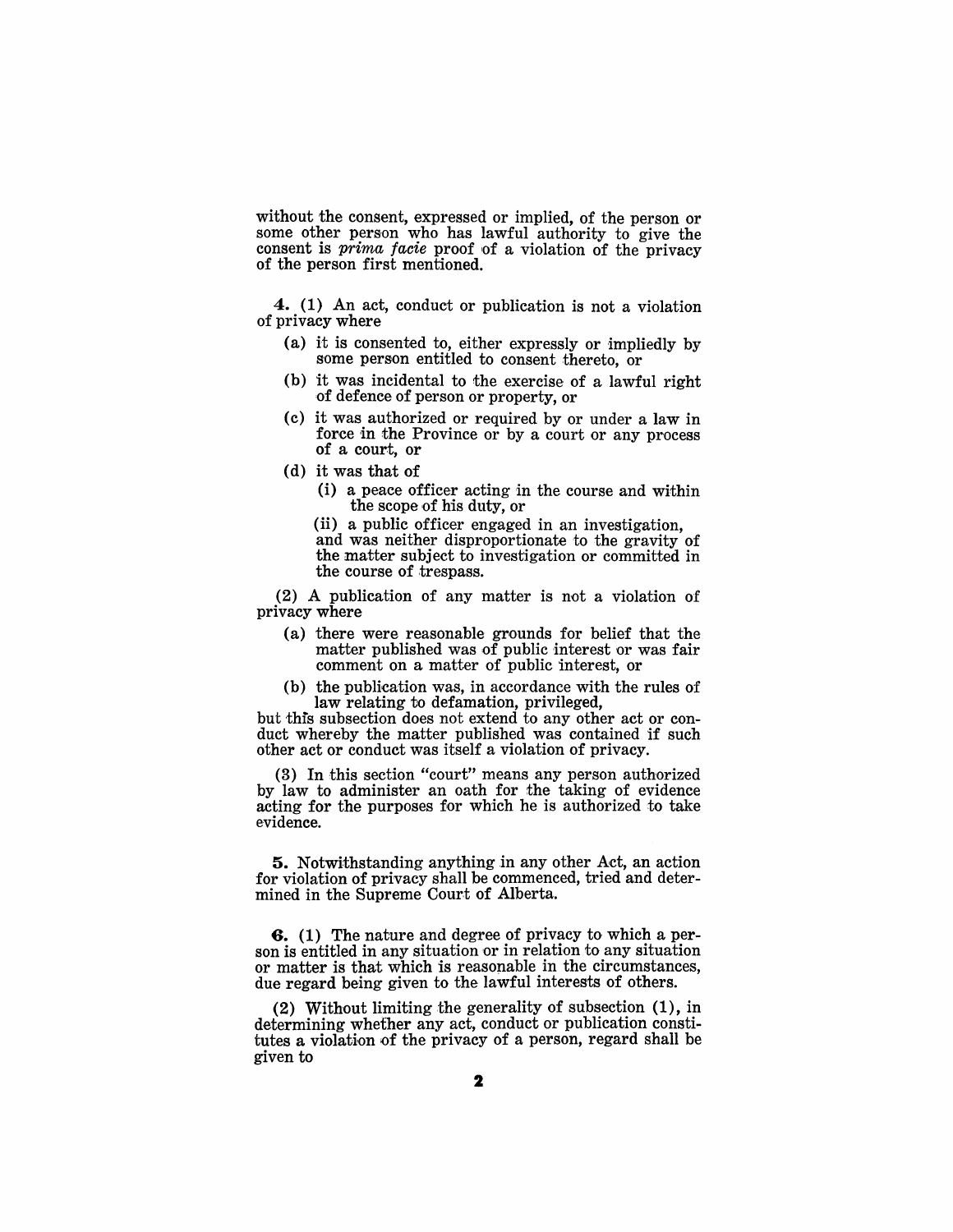- $(a)$  the nature, incidence and occasion of the act, conduct or publication.
- $(b)$  the effect of the act, conduct or publication on the health and welfare, or the social, business or financial position, of the person or his family or relatives.
- (c) any relationship whether domestic or otherwise between the parties to the action, and
- (d) the conduct of the person and of the defendant both before and after the act, conduct or publication, including any apology or offer of amends made by the defendant.

**7.** In an action for violation of privacy, the court may as it considers just

- (a) award damages, or
- $(b)$  grant an injunction, or
- (c) order the defendant to account to the plaintiff, for. any profits that have accrued or that may subsequently accrue to the defendant by reason or in consequence of the violation, or
- (d) order the defendant to deliver up to the plaintiff all articles or documents that have come into his possession by reason or in consequence of the violation, o.r
- (e) grant any other relief to. the plaintiff that appears necessary under the circumstances.

8. (1) The right of action for violation of privacy under this Act and the remedies under this Act are in addition to. and not in derogation of, any other right of action or other remedy available otherwise than under this Act.

 $(2)$  This section shall not be construed as requiring any damages awarded in an action for violation of privacy to be disregarded in assessing damages in any other proceedings arising out of the same act, conduct or publication constituting the violation of privacy.

**9.** An action for violation of privacy shall be commenced within two years from the discovery of the alleged violation. of privacy by the person who claims his privacy has been violated.

**10.** The Crown is bound by this Act.

*11,. The Limitation of Actions Act* is *amended by adding the following section after section* 52: